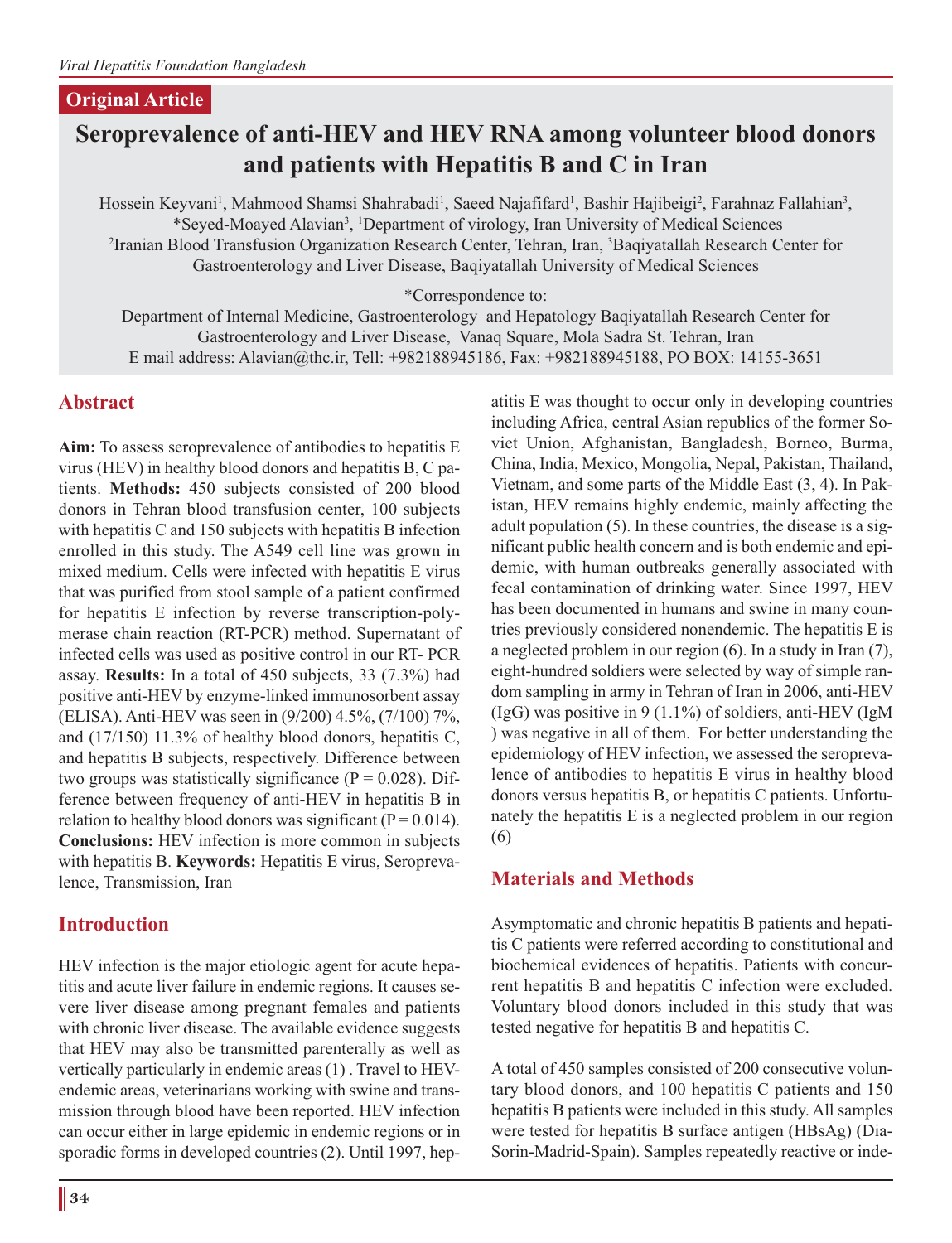terminate for HBsAg were further analyzed with a second independent HBsAg EIA, and if further reactive, tested by a neutralization assay. All reactive samples were verified in a recognized confirmatory test, and quantitative HB-VDNA (Assay HBV DNA was extracted from sera using a commercial DNGTM-plus DNA extraction kit (CinnaGen, Tehran, Iran).). Anti-HCV was done by Elisa test (Dia-Sorin-Madrid-Spain). Positive test were evaluated by Reverse Transcriptase (RT) PCR (Amplicor 2 Roche). The positive cases with RT PCR were considered HCV infected. Samples repeatedly reactive or indeterminate for anti-HCV were confirmed with an additional independent anti-HCV EIA and confirmed by HCV RIBA 3.0 (Genelabs Diagnostics-Singapore).

All samples were subjected to antibody testing against HEV by means of ELISA (DRG, Diagnostics GmbH, Germany). The kit used had not cross-reactivity with several viral antigens and antibodies.

Cell culture: The A549 cell line was grown in mixed medium as described previously by Huang et al (8). Cells were infected with Hepatitis E virus that was purified from stool sample of a patient confirmed for hepatitis E infection by RT-PCR method. Supernatant of infected cells was used as positive control in our PT- PCR assays. Standard RT-PCR was performed as described by Meng et al (9).

Of 100 patients with hepatitis C 62 were male and 38 were female; of 150 subjects with hepatitis B infection 90 were male and 60 were female; in 200 healthy blood donors 110 were male and 90 were female. When we divided subjects according to the age groups of 20-34, 35-49, and  $\geq 50$ years: 73 subjects of healthy blood donors and 97 of total hepatitis B, C patients were in age group 20-34 years. 95 subjects of healthy blood donors and 98 of total hepatitis B, C patients were in age group 35-49 years, and 32 subjects of healthy blood donors and 55 of total hepatitis B, C patients were in age group  $\geq 50$  years.

The study protocol approved by the ethics committee of the Baqyiatallah University of Medical Sciences and for checking their sample for hepatitis E virus written informed consent was obtained.

### **Results**

In a total of 450 subjects, with range of age 20-61 years: 33 (7.3%) had positive anti HEV. Positive anti-HEV in healthy blood donors, hepatitis C, and hepatitis B subjects was 4.5% (9/200), 7% (7/100), and 11.3% (17/150), respectively. Frequency of anti-HEV in healthy blood donors was 4.5%, versus 9.6% in total of hepatitis C, and hepatitis B subjects. Difference of frequency of anti-HEV between two groups was statistically significance ( $P= 0.028$ ). Frequency of anti-HEV in healthy and liver disease group had no difference between male and female sex. Frequency of Anti-HEV in healthy blood donors, hepatitis B, and hepatitis C subjects is shown in table 1. Comparison of frequency of Anti-HEV in healthy blood donors, hepatitis B, and hepatitis C subjects according to sex are shown in table 2. Difference between frequency of anti-HEV in hepatitis B in relation to healthy blood donors was significant ( $P= 0.014$ ). When the subjects divided into three age groups: 20-34 years, 35-49 years, and ≥50 years: difference between frequency of anti-HEV between healthy (5.3%) and viral hepatitis B, hepatitis C group (14.3%) was significant in age group 35-49 years ( $P = 0.03$ ). Also the difference between frequency of anti-HEV between healthy (5.3%) and hepatitis B (16.9%) was significant in age group 35-49 years (P= 0.019). Comparison of frequency of Anti-HEV in healthy blood donors, hepatitis B, and hepatitis C subjects according to age is depicted in table 3.

From 33 ELISA positive sera, HEV genome was detected in one serum by RT-PCR test. He was a soldier from Khuzestan Province (South and West of Iran) and the HBV and HCV markers were negative.

### **Discussion**

A few studies have performed to estimate the incidence of human cases of acute, clinically apparent hepatitis E in Iran. To investigate seroprevalence of HEV infection, we selected voluntary blood donors and patients with hepatitis B or C. Here reported routes of transmission of HEV through drinking water, transfusion, and parenteral would be reviewed. Iran is located in an area that hepatitis E is endemic in its neighboring countries, mostly due to lack of waste pipe lines and access to sanitary water supplies.

In an outbreak of acute viral hepatitis was reported from a military unit at Mardan, in north Pakistan; about 10% of the exposed personnel developed jaundice. The maximum number of cases occurred in whose main water supply was near a polluted area, where a leaking pipe of water supply passing through a drain (10). This hepatitis epidemic stopped when the pipeline was repaired and the contamination of the water was prevented (11). In the absence of an effective vaccine, public health measures such as clean water supply, improved sanitation and public education are the major tools to prevent HEV epidemics in developing nations (1).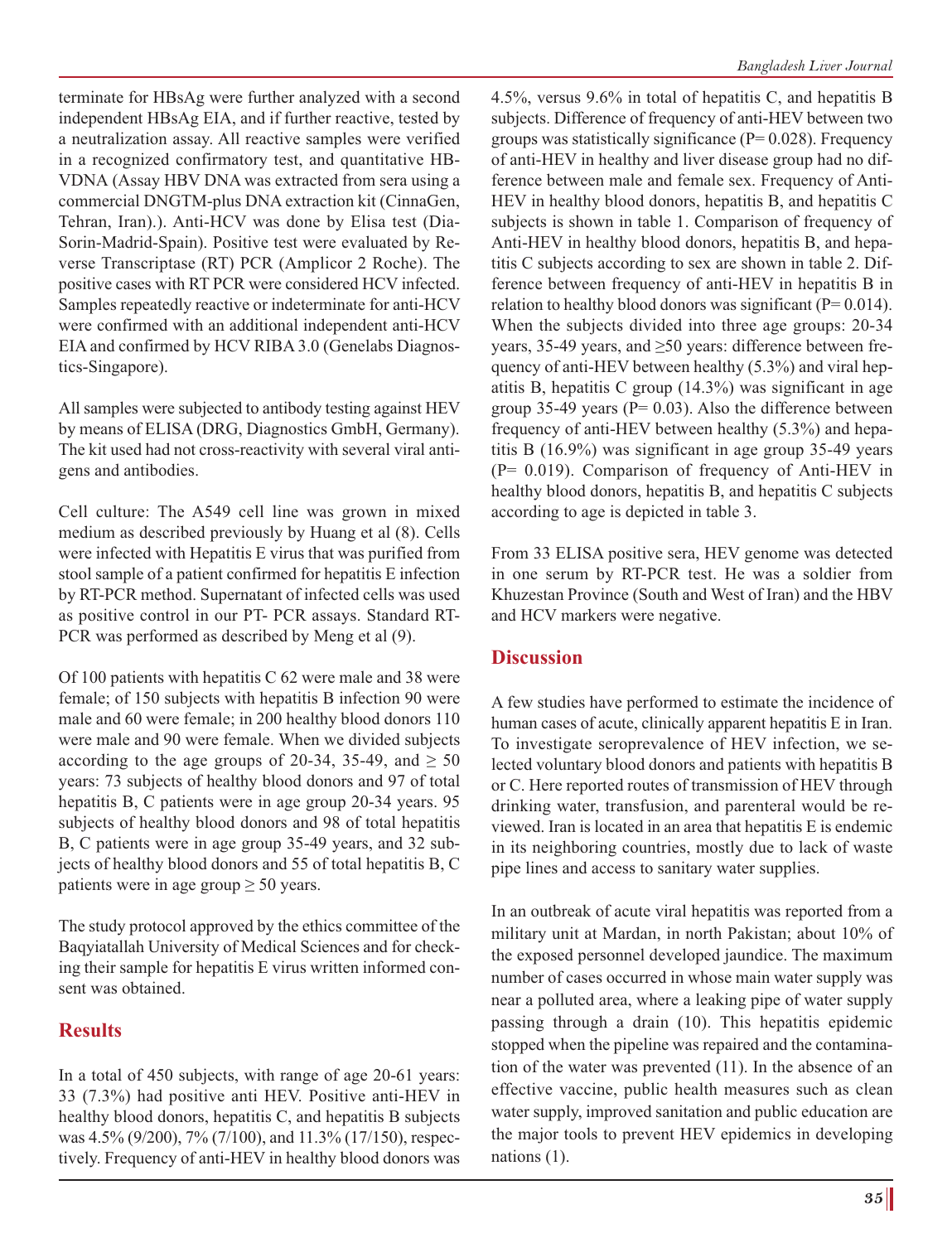In countries with habit of consuming pork, this animal reported as a reservoir of HEV infection. In Iran consuming pork is banded and we had no report of HEV in animals. The mean positivity rates of anti-HEV antibody for pigs and cattle were 78.8% and 6.3% in serum samples from pigs, and cattle, respectively from various regions of China (12). Balinese people in Indonesia are mostly Hindu and have a habit of consuming pork. Serum samples were obtained from the 99 farm pigs in Bali and tested for anti-HEV and HEV RNA. The sera from 71 pigs (72%) were positive for anti-HEV and a 2-month-old pig had detectable HEV RNA. The results indicate that a presumably indigenous HEV strain is circulating in Bali, Indonesia and that HEV infection may occur via zoonosis (13).

There are reports of parenteral HEV exposure, transmission through transfusion or dialysis of hepatitis E both in hyperendemic and nonendemic areas. A potential risk of posttransfusion hepatitis E should be considered even in nonendemic countries (14). Of 200 voluntary blood donors screened for HEV RNA, three were found to be positive (1.5%). Overall seroprevalence of IgG anti-HEV was 18.6% (15). Recent hepatitis E infection was documented in 10% of thalassemic patients in India (16). In Egypt the prevalence of anti-HEV IgG was 45.2% (43/95) in blood donors and 39.6% (38/96) in hemodialysis patients. Anti-HEV IgG was found in 69.2% (18/26) and 28.6% (20/70) in hemodialysis patients positive and negative for HCV, respectively. This study showing evidence of hepatitis C virus infection as in hemodialysis patients suggesting either shared parenteral risk or increased sensitivity to HEV coinfection; that is to say a possibility of combined route of transmission for HEV (17).

In a study in Tabriz of Iran, the prevalence of anti-HEV IgG was 7.8% in serum samples of 399 voluntary male blood donors in 2004. Risk factors for infection included age and a low educational level (18). In a study (19) , the seroprevalence of hepatitis in 324 patients on hemodialysis in Tabriz of Iran was 7.4 %. The prevalence rate of HBV and HCV infection were 4.6% and 20.4%, respectively. No significant association was found between anti-HEV positivity and duration of hemodialysis, positivity for hepatitis B or C virus infection, and history of transfusion.

In a study among 190 adult patients with chronic hepatitis B virus (HBV) and 174 with chronic hepatitis C virus (HCV) infection, anti-HEV IgG antibodies were positive in 26/190 (13.7%) of chronic HBV and 94/174 (54%) of chronic HCV patients. In the 178 individuals without known liver disease as control group, anti-HEV positivity was 15.7% (28/178). The presence of HEV infection was significantly higher in chronic HCV patients (20).

In our study, anti-HEV is more frequent in hepatitis B and hepatitis C infected subjects versus healthy blood donors, but difference between anti-HEV frequency in hepatitis B and healthy blood donors is statistically significant. In this study we did not regard risk factors of hepatitis E as tripe to endemic areas, or consuming uncooked meat of pigs. Also, history of blood transfusion, injection drug use by sharing devices, educational levels, and socioeconomic status of subjects were not investigated. It needs to design studies with questionnaires regarding routes of HEV transmission in cases suspected to viral hepatitis infections. Because diagnostic testing is limited due to the lack of commercially available tests, illness due to HEV infection may be undiagnosed. Serodiagnosis of HEV is now available and should be used routinely for diagnosis of suspicious cases.

In conclusion, unexplained hepatitis in those lacking sanitary water supplies, traveling to endemic areas, receiving transfusion or on hemodialysis, subjects that breed animals, and in those use pork meat should be tested for hepatitis E antibodies. Regarding HEV infection in fulminant hepatic failure in pregnant women is emphasized. We recommend regarding HEV infection in co-infection with other hepatitis, especially hepatitis B infection. It needs further studies to define all routes of HEV exposure and epidemiological characteristics of hepatitis E infection and to identify additional risk factors involved in the pathogenesis of this infection, duration of immunity, and natural course of hepatitis E infection.

## **References**

- 1. Acharya SK, Panda SK. Hepatitis E virus: epidemiology, diagnosis, pathology and prevention. Trop Gastroenterol. 2006 Apr-Jun;27(2):63-8.
- 2. Peron JM, Mansuy JM, Izopet J, Vinel JP. [Hepatitis E virus: an emerging disease]. Sante. 2006 Oct-Dec;16(4):239-43.
- 3. Centers for Disease Control and Prevention. Hepatitis E among U.S. travelers. . Morb Mortal Wkly Rep. 1993;42:1-4.
- 4. Meng XJ, Dea S, Engle RE, Friendship R, Lyoo YS, Sirinarumitr T, et al. Prevalence of antibodies to the hepatitis E virus in pigs from countries where hepatitis E is common or is rare in the human population. J Med Virol. 1999 Nov;59(3):297-302.
- 5. Malik IA, Tariq WUZ. The prevalence and pattern of viral hepatitis in Pakistan. . J Coll Physicians Surg Pak. 1995;5:2-3.
- 6. Alavian SM. Hepatitis E Virus Infection: A Neglected Problem in Our Region. Hep Mon. 2007;7(3):119-21.
- 7. Ghorbani GA, Alavian SM, Esfahani AA, Assari S. Seroepidemiology of Hepatitis E Virus in Iranian Soldiers. Hep Mon. 2007;7(3):123-6.
- 8. Huang R, Li D, Wei S, Li Q, Yuan X, Geng L, et al. Cell culture of sporadic hepatitis E virus in China. Clin Diagn Lab Immunol. 1999 Sep;6(5):729-33.